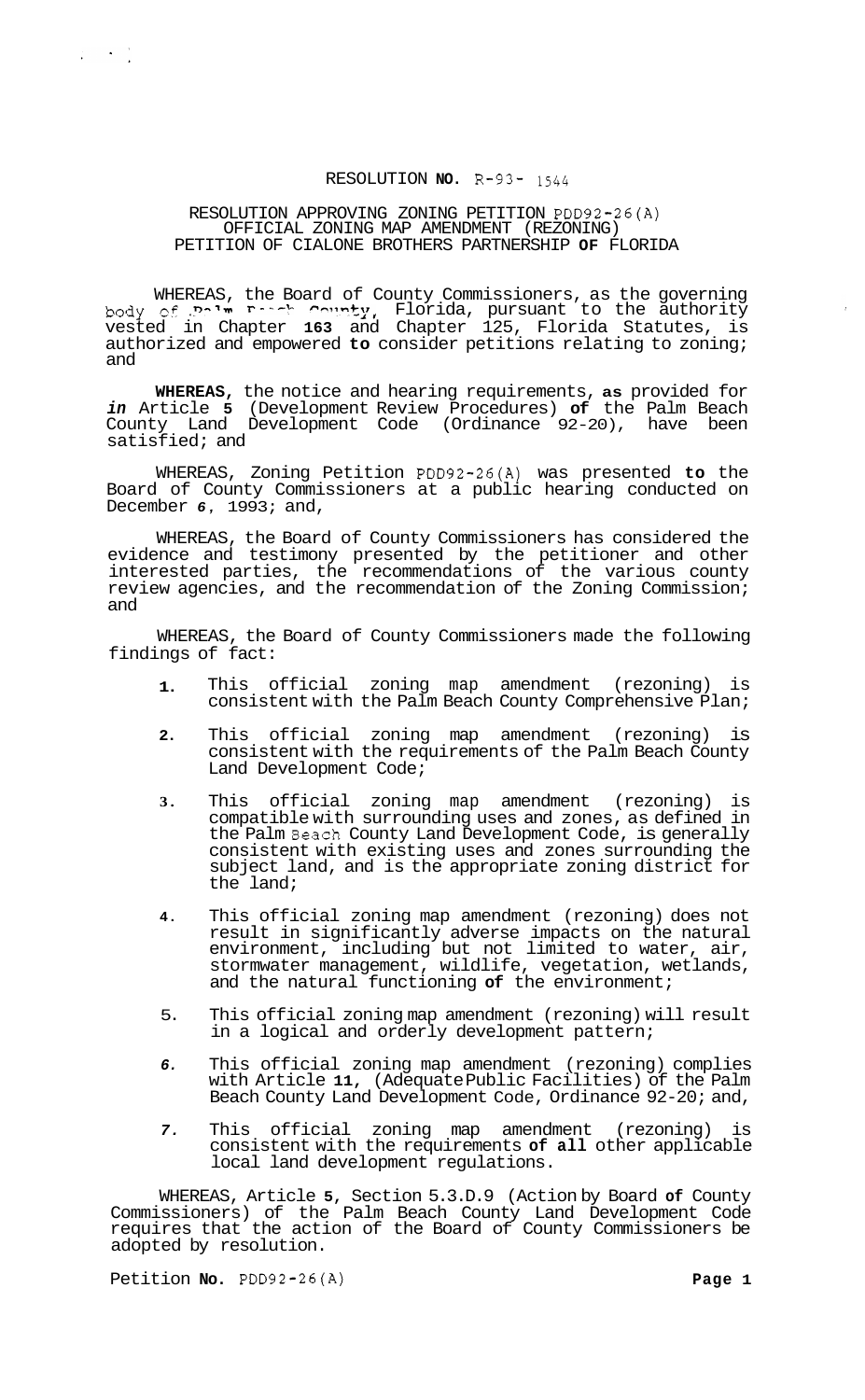NOW, THEREFORE, BE IT RESOLVED BY THE BOARD OF COUNTY COMMISSIONERS **OF** PALM BEACH COUNTY, FLORIDA, that Zoning Petition PDD92-26(A), the petition **of** CIALONE BROTHERS PARTNERSHIP OF FLORIDA for an OFFICIAL ZONING **MAP** AMENDMENT (REZONING) from the AGRICULTURAL RESIDENTIAL *(AR)* ZONING DISTRICT to the RESIDENTIAL PLANNED UNIT DEVELOPMENT (PUD) ZONING DISTRICT, on a parcel of land legally described in EXHIBIT A, attached hereto and made a part hereof, and generally located as indicated **on** a vicinity sketch hereof, and generally located as indicated **on** a vicinity sketch attached hereto and made a part hereof, was , ... approved on December *6,* **1993,** subject to the conditions of approval described in EXHIBIT C, attached hereto and made a part hereof.

Commissioner Foster moved for the approval *of* the Resolution.

The motion was seconded by Commissioner Aaronson and, upon being put to a vote, the vote was as **follows:** 

| Mary McCarty, Chair<br>Burt Aaronson<br>Ken Foster | $Ay \sim$<br>Aye<br>Aye          |
|----------------------------------------------------|----------------------------------|
| Maude Ford Lee<br>Karen T. Marcus<br>Warren Newell | Aye<br>Åy <sub>e</sub><br>Absent |
| Carol A. Roberts                                   | Ave                              |

The Chair thereupon declared that the resolution was duly passed and adopted this 6th day of December, **1993.** 

APPROVED AS **TO** FORM **PALM BEACH COUNTY, FLORIDA**<br>
AND LEGAL SUFFICIENCY **BY** ITS **BOARD** OF COUNTY BY ITS **BOARD** OF COUNTY COMMISSIONERS

DOROTHY H. WILKEN, CLERK

BY: COUNTY **ATTORNEY** 

/ا BY:  $l$   $\vee$   $\vee$   $\wedge$ **DEPUTY CLERK**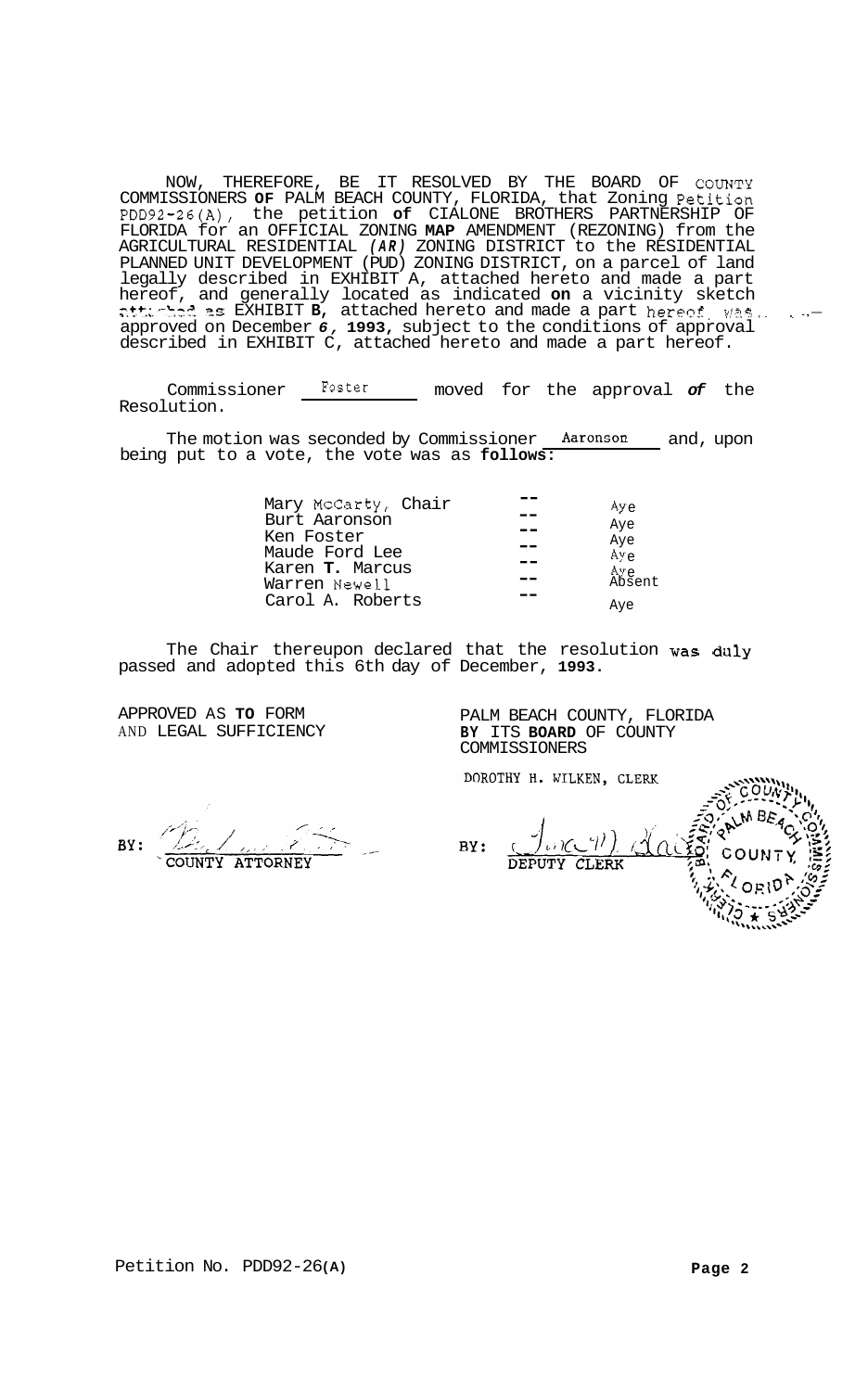### **EXHIBIT A**

### **LEGAL DESCRIPTION**

<span id="page-2-0"></span>PARCEL I:

The N **1/2** of the E **1/2** of the **SE 1/4 of** the **SW 1/4 of** the **NE 1/4 of**  Section **11,** Township **46** South, Range **42** East, Palm Beach County, F1 orida.

The **S 1/2** of the **E 1/2 of** the **SE 1/4 of** the **SW 1/4 of** the **NE 1/4 of**  Section **11,** Township **46** South, Range **42** East.

The South **1/2 of** the **SW 1/4 of** the SW **1/4 of** the **NE 1/4 of**  Section **11,** Township **46** South, Range **42** East. LESS the West **170**  feet of the above described parcel.

Lots **183, 184, 185, 186,** *187* **and 188,** Plat **No. 3,** DELRAY GARDEN ESTATES, according to the Plat thereof, recorded in Plat **Book 23,**  Page **184 of** the Public Records of Palm Beach County, Florida.

The N **1/2** of the SW **1/4** of the **SW 1/4 of** the NE **1/4 of** Section **11,**  Township **46** South, Range **42** East, Palm Beach County, Florida. **LESS**  the West Forty feet (W **40')** thereof.

The W 1/2 of the **SE 1/4** of the **SW 1/4** of the NE **1/4** of Section **11,**  Township **46** South, Range **42** East, Palm Beach County, Florida.

Lot **182 of** Plat **No. 3,** DELRAY GARDEN ESTATES, according to the Plat thereof on file in the office of the Circuit Court in **and** for **Palm**  Beach County, Florida, recorded in Plat **Book 23,** Page **184.** 

PARCEL 11:

The **W 1/2 of** the **SW 1/4 of** the **SE 1/4 of** the NE **1/4,** LESS the South **13** feet thereof, of Section **11,** Township **46** South, Range **42** East, Palm Beach County, Florida.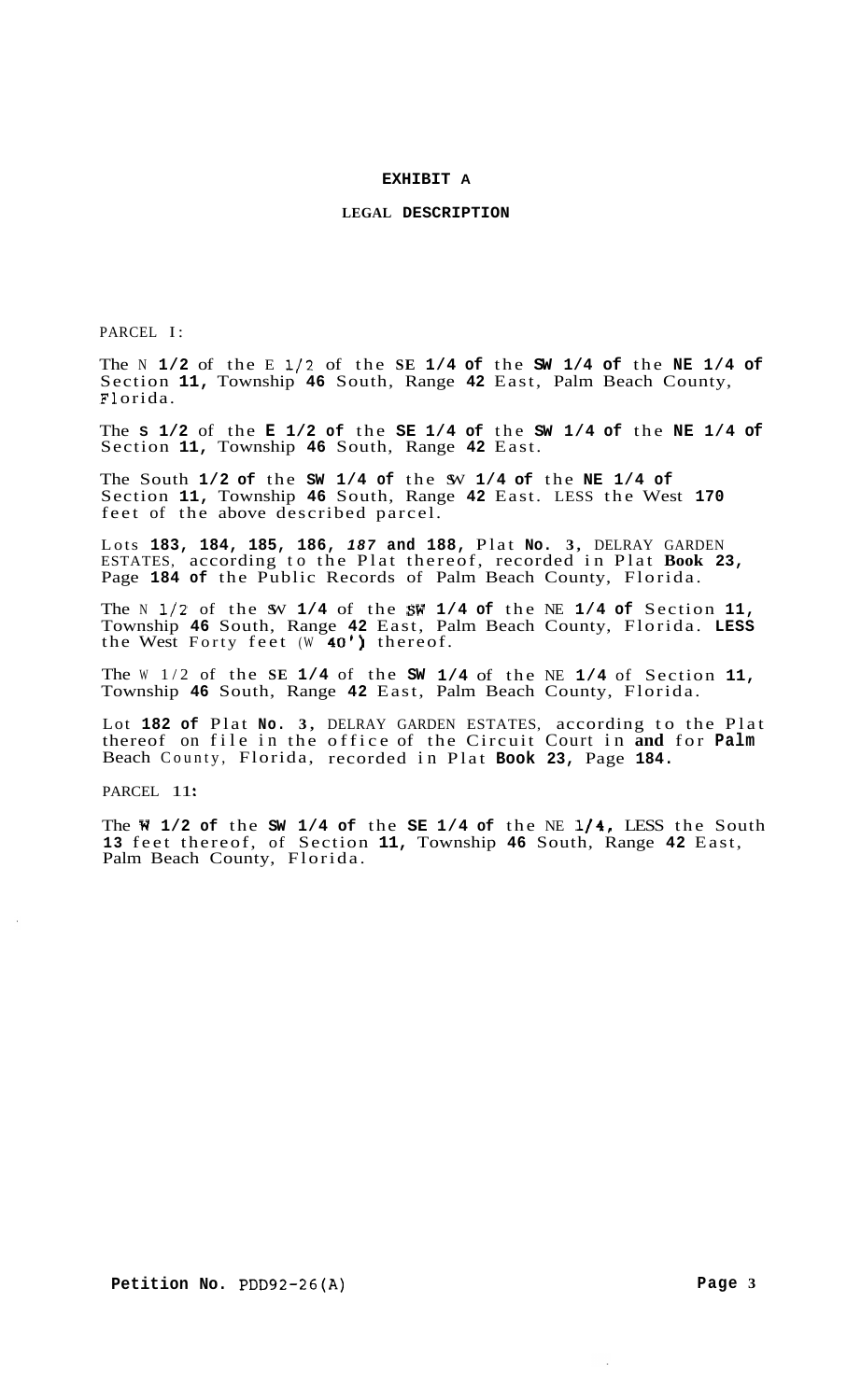### **[EXHIBIT](#page-2-0) A**

## **LEGAL DESCRIPTION**

PARCEL III:

Lots 173 A and 173 B, Plat No. 3, DELRAY GARDEN ESTATES, accordang to the Plat thereof on file in the office of the Circuit Court in and for Palm Beach County, Florida, recorded in Plat Book 23, Page 184.

PARCEL IV :

Lots 176, 177, **178** and 179, Plat **No. 3,** DELRAY GARDEN ESTATES, according to the Plat thereof on file in the office of the Circuit Court in and for Palm Beach County, Florida, recorded in Plat Book **23,** Page **184.** 

PARCEL **V:** 

Lots **119** and **120,** Casa Del Rey (P.U.D.), Plat **No.** 2, according to the plat thereof recorded in Plat Book **52,** Pages **NO. 188, 189,** and **190** of the Public Records of Palm Beach County, Florida. LESS the East Fifteen Feet **(E** 15') of said Lot **119** thereof.

And Together With:

That part of **Tract** E, Casa Del Rey (P.U.D.), Plat No. **2,** according to the Plat thereof recorded in Plat Book **52,** Pages **188, 189,** and **190 of** the Public Records of Palm Beach County, Florida, described **as** follows;

Begin at the northwest corner **of** Lot **119,** Casa Del Rey (P.U.D.) Plat **No. 2;** thence **N.89** degrees **20' 58"** E., along the north 1ir.e **of**  said Lot **119, 84.09'** to the northeast corner of said Lot 119; thence **N. 0** degrees **39' 02" W., 25.00** feet to the north line of said Tract **E;** thence **S. 89** degrees **20' 58" W.,** along said nortli line, 84.09 feet to the northwest corner of said Tract E; thence s. **0** degrees **39' 02" E.,** along the west line of said Tract **E, 25.(10**  feet to the said point of beginning. LESS the East Fifteen Feet: **(E**  15') thereof.

Fage  $3\text{\AA}$ 

 $\chi \rightarrow$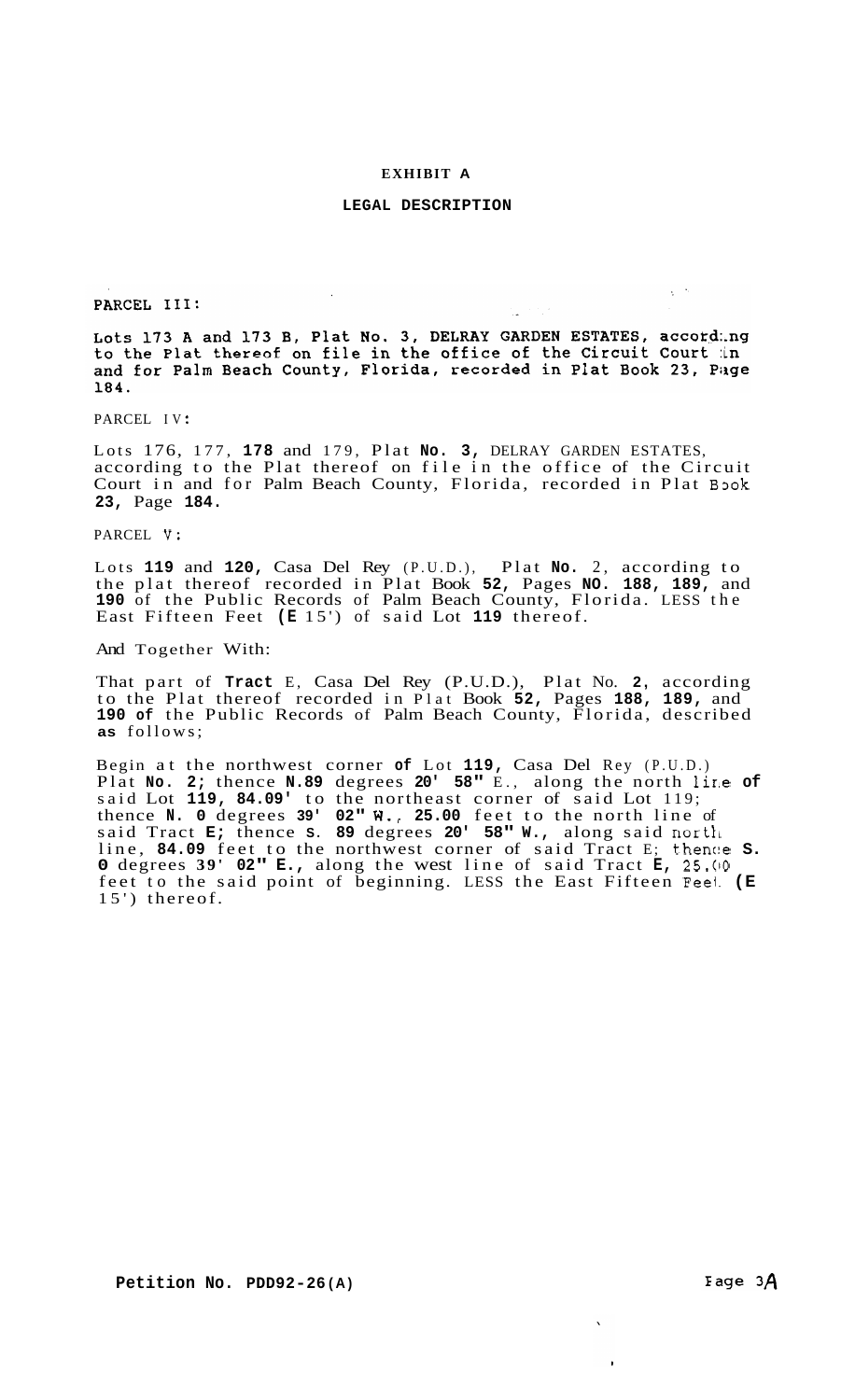### **[EXHIBIT](#page-2-0) A**

### **LEGAL DESCRIPTION**

 $\sigma$  .

**PARCEL VI** :

**THAT PART OF TRACT "C" (MAGELLAN WAY WEST), CASA DEL REY PLAT NO. 2, ACCORDING TO THE PLAT THEREOF RECORDED IN PLAT BOOK 52, PAGES 188, 189 AND 190 OF THE PUBLIC RECORDS OF PALM BEACH COUNTY, FLORIDA, DESCRIBED AS FOLLOWS:** 

**BEGIN AT THE SOUTHEAST CORNER OF LOT 120 OF SAID PLAT OF CASA DEL REY PLAT NO. 2; THENCE N.O039'02"W., ALONG THE EAST LINE OF SAID N.89020158"E., ALONG SAID SOUTH LINE, 8.59 FEET; THENCE S.O\*39'02"E., 37.51 FEET; THENCE S,46000'29"E., 41.31 FEET TO THE SOUTH LINE OF SAID TRACT "C" AND TO A POINT ON A CURVE CONCAVE SOUTHERLY WITH A RADIUS OF 3520.68 FEET, A CENTRAL ANGLE OF 0037'06" AND A LINE TO THE RADIUS POINT OF SAID CURVE BEARING S.lo08'10"E.; THENCE WESTERLY, ALONG THE ARC OF SAID CURVE, 37.99 FEET TO THE SAID POINT OF BEGINNING. LOT 120, 67.07 FEET TO THE SOUTH LINE OF LOT 119; THENCE** 

**PARCEL VI I** :

**THAT PART OF RECREATION AREA TRACT "D" AND TRACT "F"** , **CASA DEL REY PLAT NO. 1, ACCORDING TO THE PLAT THEREOF RECORDED IN PLAT BOOK 51, PAGES 198 AND 199 OF THE PUBLIC RECORDS OF PALM BEACH COUNTY, FLORIDA, DESCRIBED AS FOLLOWS:** 

**BEGIN AT THE SOUTHEAST CORNER OF SAID TRACT "D"; THENCE t4,0039'02"W., ALONG THE EAST LINE OF SAID TRACT "D" AND TRACT "F", l57.34 FEET TO THE NORTHEAST CORNER OF SAID TRACT "F"; THENCE S.8902O158"W., ALONG THE NORTH LINE OF SAID TRACT "F", 10.00 FEET; THENCE S.Oo39'02"E., 138.38 FEET; THENCE S.43\*l1'Ol1'W., 27.94 FEET TO THE SOUTH LINE OF SAID TRACT "D" AND TO A POINT ON A CURVE CONCAVE SOUTHERLY WITH A RADIUS OF 3520.68 FEET, A CENTRAL ANGLE OF 0028'41" AND A LINE TO THE RADIUS POINT OF SAID CURVE BEARING S.3°13'03"E.; THENCE EASTERLY, ALONG THE ARC OF SAID CURVE, 29.37 FEET** *TO* **THE SAID POINT OF BEGINNING.** 

DOKN N. SVITER LANSO SURVEYOR NO. 1314

ORDER NO.  $85 - 106$ 

**Petition No. PDD92-26(A)** Page 38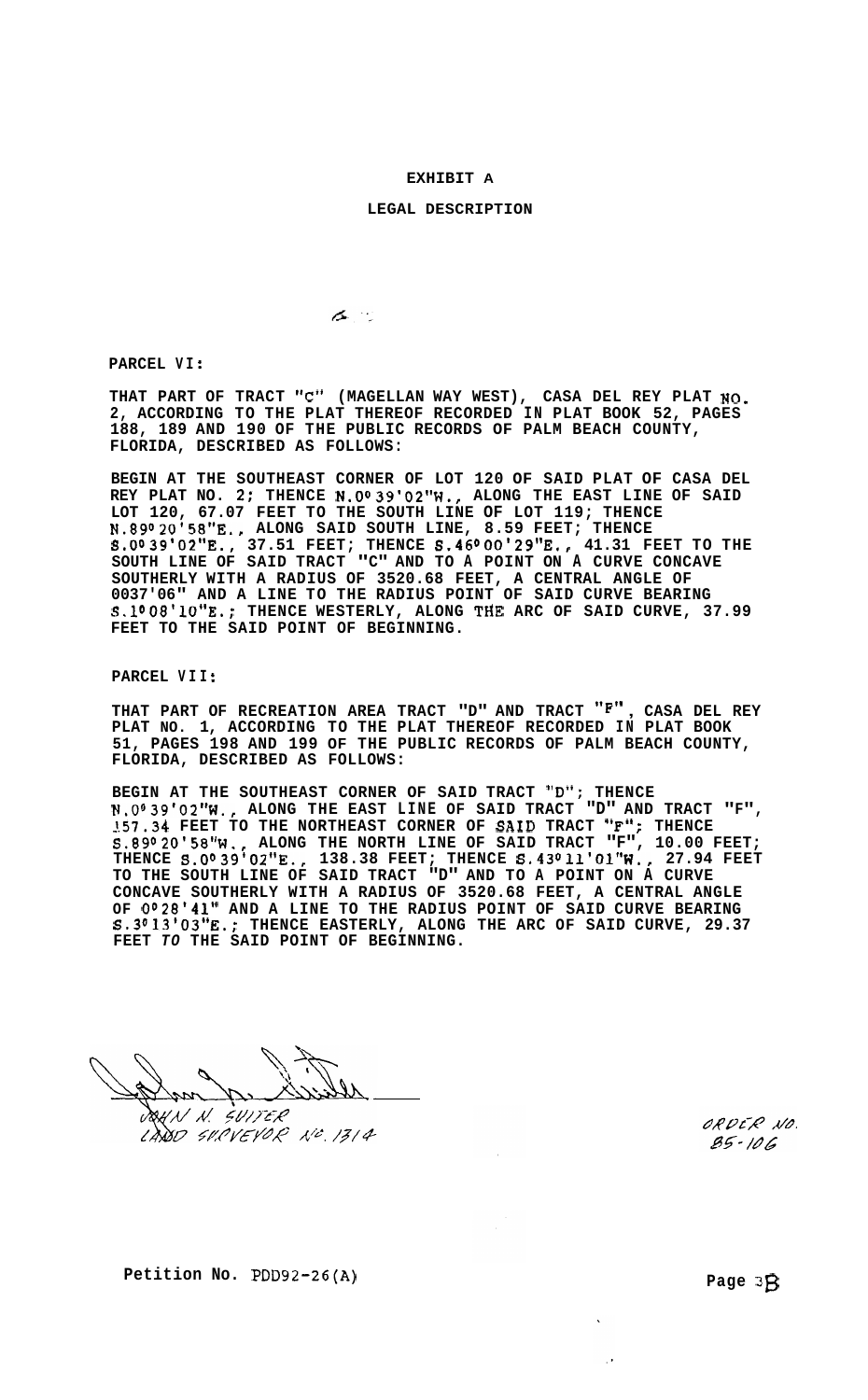

**Page 4**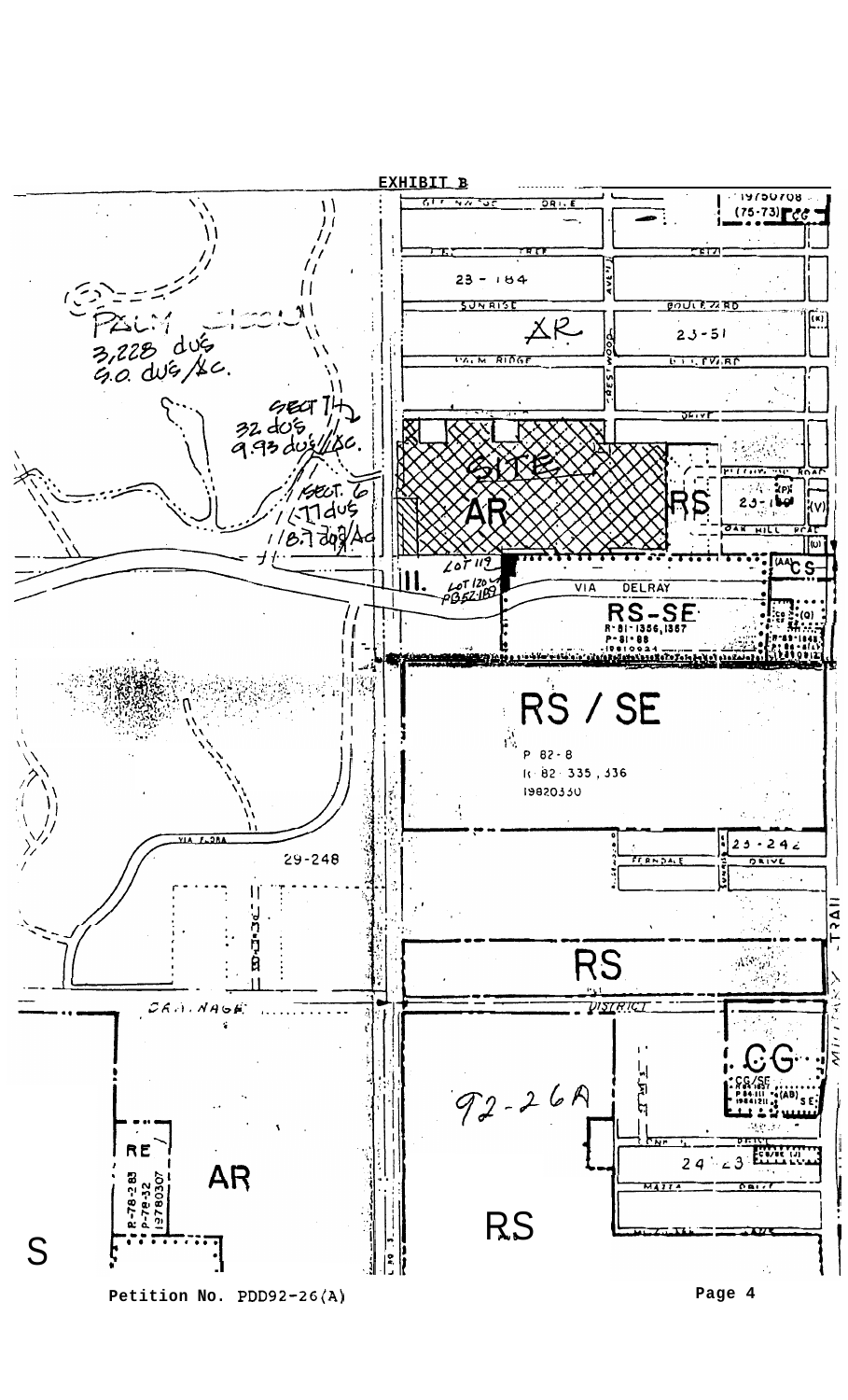### **EXHIBIT** *C*

### **CONDITIONS OF APPROVAL**

#### GENERAL A.

lover by L

**1. To** insure compliance with the requirements of the ULDC and all conditions of approval, prior to certification by the DWC, the petitioner shall amend the Preliminally Development Plan to indicate the location of the required civic site pursuant to Section  $6.8$  of the ULDC. (ZONING) ..

#### SITE DESIGN **B.**

- **1.**  Street lights a maximum of twenty (20) feet in height, measured from finish grade, shall be installed, maintained and operated by the property owner along all platted access tracts, easements **or** road ways. (ZONING/ENGINEERING)
- 2. Median landscaping, subject to permitting by the Coc.nty Engineer, shall be provided within all applicable richtof-way pursuant to Section 6.8.23.d of the ULDC. Mec.ian landscaping shall, at a minimum, include:
	- a. One **(1)** native tree for every thirty feet (30) of median;
	- b. One **(1)** shrub for every one hundred fifty *(:.50)*  square feet or one groundcover for every seventy five (75) square feet of median area;
	- c. Lawn area planted by sod; and
	- d. Detail median landscaping plans shall be submitted, installed and maintained pursuant to the standards set forth in Article  $6.\overline{8}.23.d(2)$  (a) of the Palm Beach County Unified Land Development Code. (ZONING/ENGINEERING)
- **3.**  Street trees shall be planted no more than fifty **(50)**  feet on center along both sides of all streets within all platted rights-of-way or access tracts that are interior to the PUD subject to approval by the County Engineer. All required landscaping shall be installed priol: to release of the performance bond or issuance cf **a**  certificate of completion, whichever occurs first, for the road intended to be landscaped. (ENGINEERING)
- **4.**  All utilities shall be underground pursuant to Article 6.8.23 **.d(5)** of the Palm Beach County Unified Land Development Code. (ZONING/ENGINEERING)
- 5. All two story units shalls be located in the interior pods. (ZONING/BUILDING)
- 6. The minimum setback for all recreational facilit.ies, structures, and accessory structures shall be fifty *(50)*  feet from any required perimeter buffer adjacent to residential uses. The setback area shall be for the exclusive use of landscaping. (ZONING) exclusive use of landscaping.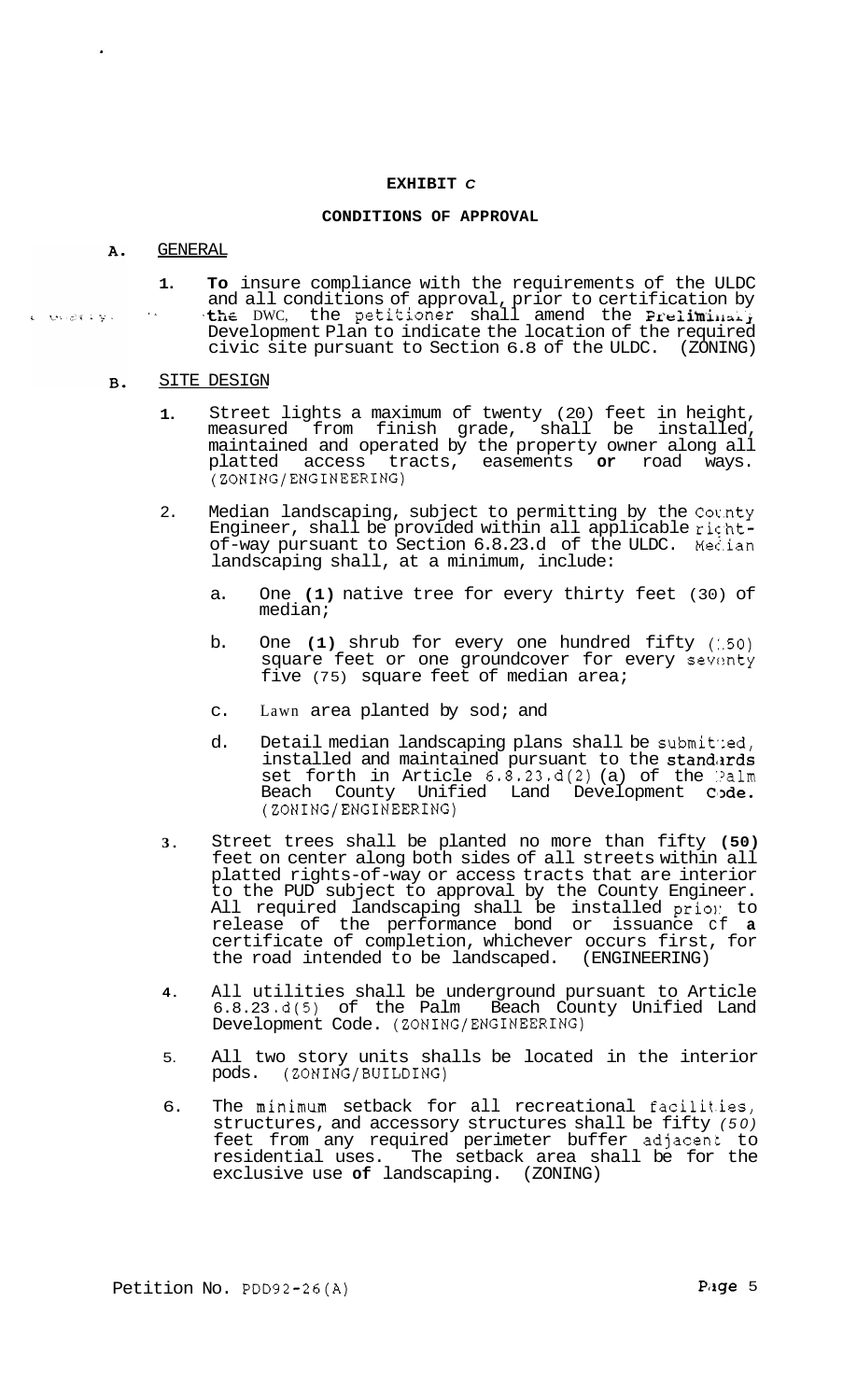## C. **HEALTH**

- 1. Sewer service is available to the property. Therefore, no septic tank shall be permitted on this site. A:.l existing onsite sewage disposal systems must be abandoned in accordance with Chapter 100-6, FAC., and Palm Beath County ECR-I. (HEALTH)
- **2.** Water service is available **to the proper '' <sup>m</sup>'erefore**,<br>no well shall be permitted on the site to provide potable water. All existing onsite potable water supply systens must be abandoned in accordance with Palm Beach County ECR-11. (HEALTH) ... *mhercfort*.

# **D.** IRRIGATION QUALITY WATER

**1.** When irrigation quality water is available within *500*  feet of the property, the petitioner shall connect **to** the system subject to permitting and/or requirements of the Florida Department of Environmental Regulations and/or the South Florida Water Management District. The  $c$ <sub>s</sub>t for connection shall be borne by the property owner. (UTILITIES)

# **E.** ENGINEERING

- 1. The Property owner shall construct Crestwood Avenue flom Woodland Drive to Palm Ridge Drive. This construct.on shall meet local street standards, including a minimum of two (2) ten (10) foot travel lanes. The construction shall be concurrent with the paving and drainige improvements for the site. Permits required by Pilm Beach County for this construction shall be obtained prior to the issuance *of* the first Building Permit. Construction shall be completed prior to finalizing the first plat. (Monitoring Agent - County Engineer).
- *2.* The Property owner shall construct a right turn lane, east approach on Via Delray at the project's entrance road. Length of the turn lane shall be extended from Bolero Circle East to the project's entrance road. The construction shall be concurrent with the constructioll of paving and drainage improvements for the site. Permits required by Palm Beach County for this construction stall be obtained prior to the issuance **of** the first Builc.ing Permit. Construction shall be completed prior to the issuance of the first Certificate of Occupancy<br>(Monitoring Agent " County Engineer).
- **3.** The Property owner shall construct a median opening on Via Delray Road at the project's entrance road **to** pe:rmit only left turns exiting the site. This shall be subject to the approval of the County Engineer. The construction shall be concurrent with construction of paving and drainage improvements for the site. Permits require3 by Palm Beach County for this construction shall be obtained prior to the issuance of the first Building Permit and construction shall be completed prior to the issuance of the first Certificate of Occupancy (Monitoring Age?t - County Engineer).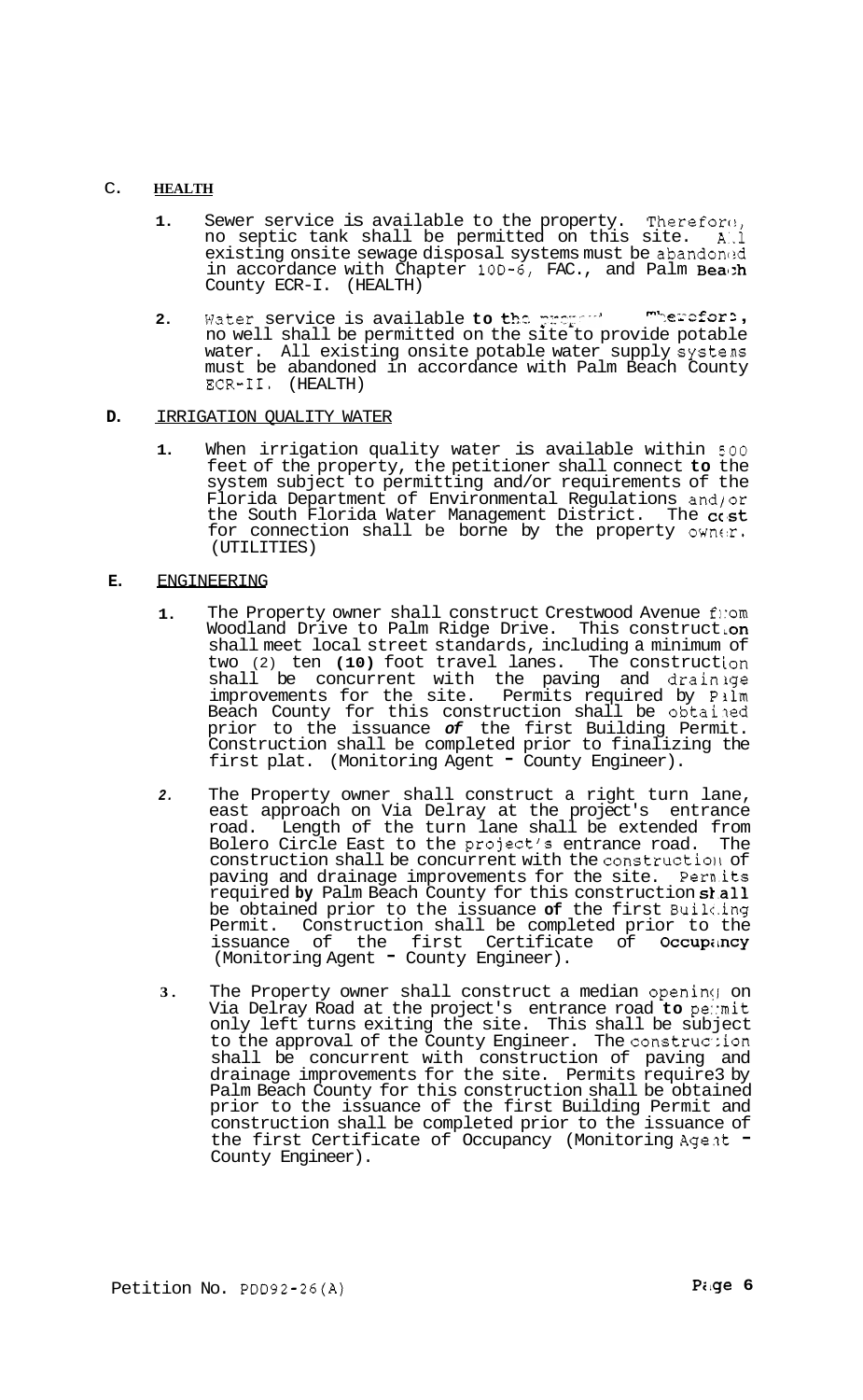**4.** The Developer shall pay a Fair Share Fee in the amount and manner required by the "Fair Share Contribution : or Road Improvements Ordinance" as it presently exists or as it may from time to time be amended. The Fair Share Ree for this project presently is **\$73,095 (443** additio:lal trips **X \$165.00** per trip) and is paid at the time of **the**<br>Building Permit(Monitoring Agent , - Impact Fee Building Permit(Monitoring Agent = Impact<br>Coordinator).

- *5.* The Lake Worth Drainage District is requesting the required right-of-way for Lateral Equalizing Canal No. E-**3,** by Quit Claim Deed or an Easement Deed in the form provided by said District. If the property owner agrees the Lake Worth Drainage District requests that prior to **June 1, 1991** that the right of way be conveyed. (Monitoring Agent - Lake Worth Drainage District).
- 6. Prior to Site Plan certification by the Development Review Committee the property owner shall surnit verification **of** recorded safe sight easements at the project entrance and Via Delray. In addition the approved Site Plan shall contain a landscape plan for Casa Del Rey reflecting landscaping material proposeti *to*  be installed in the area between the project's entrance and Bolaro Circle, the North right-of-way line **of** Via Delray Boulevard and the north edge of pavement. Tk.ese landscape plans shall be approved by the Zoning Division and the County Engineer. Installation of any 1andsc:ape material shall be subject to a valid permit issued by the County Engineer. (ENGINEERING)
- 7. Approval of this PUD is valid only with access onto loth Via Delray and Crestwood Avenue. Should access onto either Via Delray or Crestwood Avenue be deleted, 1:his petition shall be brought back **to** the Board **of** Collnty Commissioners for reconsideration. (ENGINEERING)

# **F.** LANDSCAPING **-** GENERAL

- **1.** To insure adequate buffering with adjacent single fanily residences, all trees required to be planted on sit? by this approval shall meet the following minimum standards at installation:
	- a. Tree height: fourteen **(14)** feet.
	- b. Trunk diameter: **3.5** inches measured **4.5** feet above grade.
	- c. Canopy diameter: seven *(7)* feet. Diameter shall be determined by the average canopy radius at **3** pcints measured from the trunk **tc** the outermost branch tip. radius shall measure at least **3.5** feet in length.
	- d. Clear trunk: five **(5)** feet. (ZONING)
- G. LANDSCAPING ALONG ALL PROPERTY LINES ABUTTING RESIDENTIAL
	- 1. To insure adequate buffering with adjacent single family residences, landscaping along all property lines abutting residential uses shall be upgraded to include: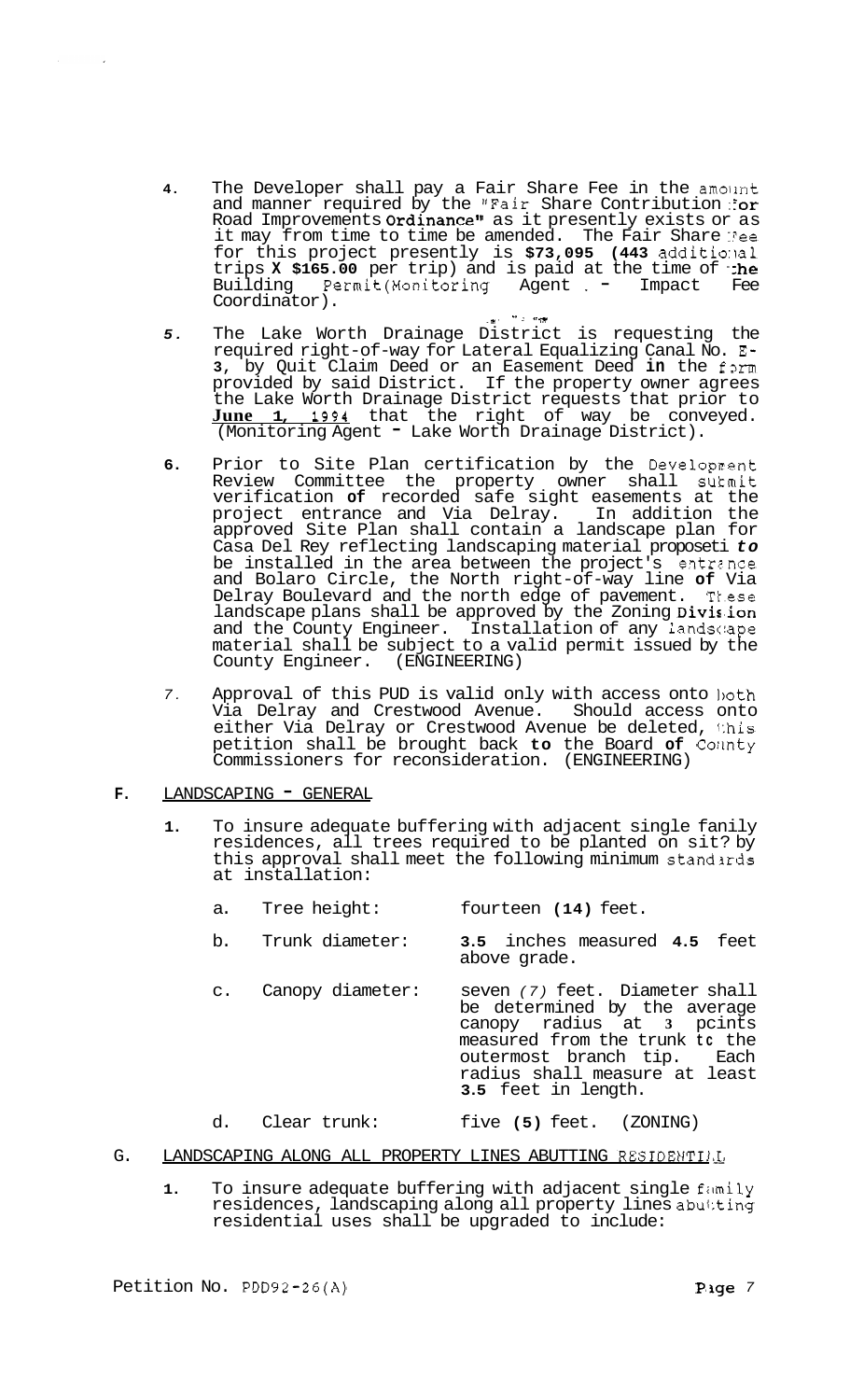- a. One (1) native canopy tree planted every twenty *(20)* feet on center;
- b. One **(1)** native palm tree for each thirty **(30)**  linear feet **of** frontage. A group of three or more palm trees may supersede the requirement **for a**  native canopy tree in that location. **No** more th.an  $\frac{1}{2}$  iventy five percent of the required trees may be supersed in the required trees may be
- c. Thirty **(30)** inch high shrub **or** hedge materi.al spaced twenty-four **(24)** inches on center at installation to be maintained a minimum of sixty *(60)* inches in height. (ZONING)

## **H.** LANDSCAPING ALONG THE ACCESS ROAD FROM VIA DELRAY ROAD

- **1.** Landscaping shall be provided along both sides **of** the access road Via Delray Road to include:
	- a. One **(1)** native canopy tree planted every twenty **(20)** feet on center;
	- b. One **(1)** native palm trees for each thirty **(:30)**  linear feet of frontage. A group of three or more palm trees may supersede the requirement for, **a**  native canopy tree in that location; and,
	- c. Thirty **(30)** inch high shrub or hedge material spaced twenty-four **(24)** inches on center at installation. (ZONING)

## I. SIGNS

 $\label{eq:2.1} \frac{1}{2} \int_{\mathbb{R}^3} \frac{1}{\sqrt{2}} \, \frac{d^2}{dx^2} \, dx$ 

- **1.** To ensure compliance with the regulating plan submit.ted by the petitioner, entry or project identification sign fronting on Via Delray Road shall be limited as follows:
	- a. Maximum sign height, measured from finished grade six (6) feet;
	- **b.** Maximum sign face area per side **54** square feet;
	- c. Maximum number **of** signs one **(1) on** Via De:l.ray **Road.**
	- d. Type monument style only. (BUILDING)
- 2. Prior to site plan certification, the petitioner shall submit a Master Sign Program to the Zoning Division w'llich specifies sign location, sign dimensions, typical Ibase planting details, and conformance to all sign related conditions of approval.  $(20NING)$ conditions of approval.

## **J.** VEGETATION PRESERVATION

- **1.** The petitioner shall preserve or relocate existing native sabal palms on site and shall incorporate them intc the project design. ( ZONING)
- *2.* Prior *to* issuance **of** a Vegetation Removal Permit, the petitioner shall complete the following:
	- a. All sabal palms to be relocated or preserved shall be identified in the field, tagged and numbered.